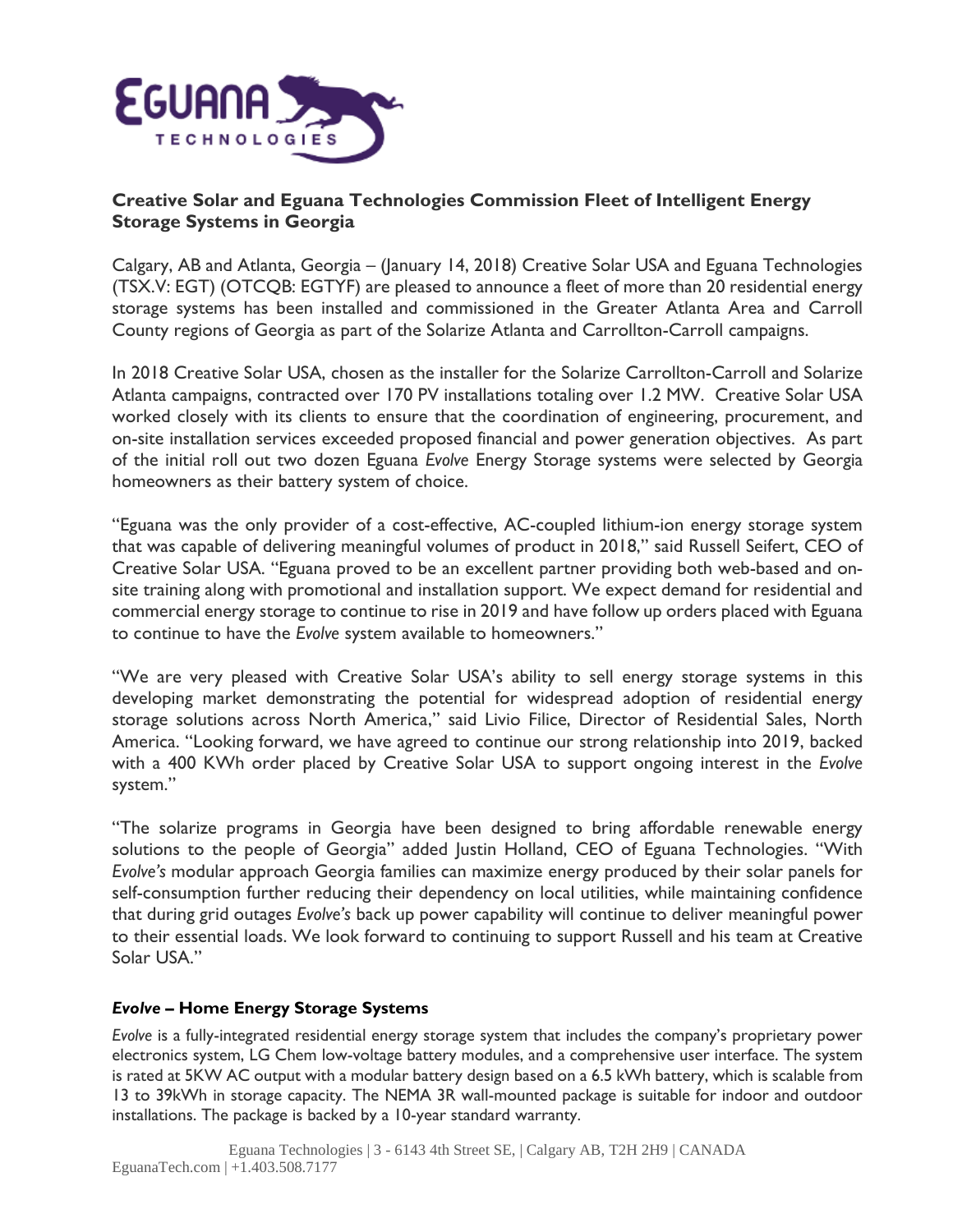

The *Evolve* supports grid-connected solar self-consumption, time of use, and backup power. It is now available in the United States and in Caribbean markets, with certification standards matching UL1741, California's Rule 21, and Hawaii's Rule 14H.

Interested parties may contact:

Eguana Technologies Livio Filice Director of Residential Sales, North America **[Livio.Filice@EguanaTech.com](mailto:Livio.Filice@EguanaTech.com)** +1.905.929.7522

Creative Solar Jordan Clark Director of Sales **[jordan.clark@creativesolarusa.com](mailto:jordan.clark@creativesolarusa.com)** +1.770.485.7438

#### **About Creative Solar USA**

Creative Solar USA is a Georgia based, turn-key installer of innovative solar electric systems, dedicated to alternative energy solutions for your home or business. The company works with clients before, during and after the installation to ensure the best possible solution, blending customer demand, system capabilities and the expertise of the staff Creative Solar's staff of experienced and Certified Installation Professionals uses the highest quality solar electrical products with industry "best-practices" to customize every PV installation according to the customers' requirements.

## **About Eguana Technologies Inc.**

Based in Calgary, Alberta Canada, Eguana Technologies (EGT: TSX.V) (OTCQB: EGTYF) designs and manufactures high performance residential and commercial energy storage systems. Eguana has two decades of experience delivering grid edge power electronics for fuel cell, photovoltaic and battery applications, and delivers proven, durable, high quality solutions from its high capacity manufacturing facilities in Europe and North America.

With thousands of its proprietary energy storage inverters deployed in the European and North American markets, Eguana is one of the leading suppliers of power controls for solar self-consumption, grid services and demand charge applications at the grid edge.

To learn more, visit [www.EguanaTech.com](http://www.eguanatech.com/) or follow us on Twitter [@EguanaTech](https://twitter.com/EguanaTech)

| <b>Company Inquiries</b> |  |
|--------------------------|--|
|--------------------------|--|